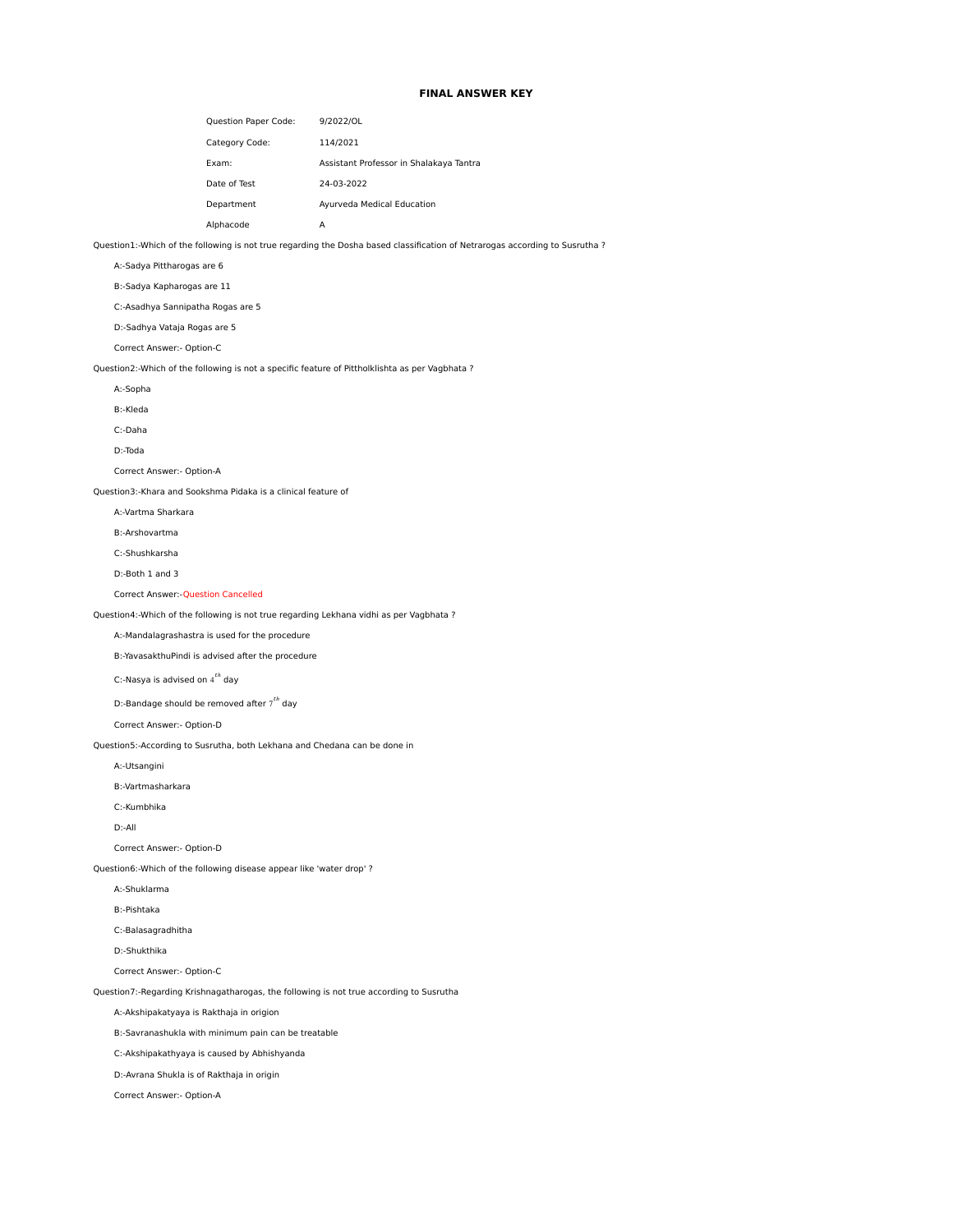Question8:-In which Nasaroga Susrutha advised the specific use of Anutaila for Nasya ?

A:-Ksavadhu

B:-Nasanaha

C:-Nasashosha

D:-Apeenasa

Correct Answer:- Option-C

Question9:-In Linganashavedhana procedure, when Doshas are static or unsteady, what is the solution advised ?

A:-Swedana

B:-Lekhana

C:-Siravyadha

D:-Sthanyaseka

Correct Answer:- Option-A

Question10:-Which of the following is not occurs as the complications of Linganashavedana ?

A:-Redness

B:-Athimandha

C:-Adhodristhitwa

D:-None

Correct Answer:- Option-D

Question11:-Which of the following is not an ingredient of Kokila Varthi ?

A:-Trikatu

B:-Shankha

C:-Triphala

D:-Saindhava

Correct Answer:- Option-B

Question12:-In pathological myopia, elongation of eye ball mainly occurs

A:-Anterior to equator

B:-Posterior to equator

C:-Whole of eye ball uniformly

D:-Retina only

Correct Answer:- Option-B

Question13:-Which of the following statement is false in relation to lens ?

A:-It has only Anterior epithelium

B:-Weight increases from birth to old age

C:-Accommodative power increases from birth to old age

D:-It is avascular

Correct Answer:- Option-C

Question14:-Convex spherical glasses are prescribed in

A:-Hypermetropia

B:-Astigmatism

C:-Presbyopia

D:-Both 1 and 3

Correct Answer:- Option-D

Question15:-The type of Nasya indicated in Krichronmeelana is

A:-Brimhana

B:-Shamana

C:-Virechana

D:-Both 1 and 2

Correct Answer:- Option-A

Question16:-Water drinking test is a provocative test for

A:-Open Angle glaucoma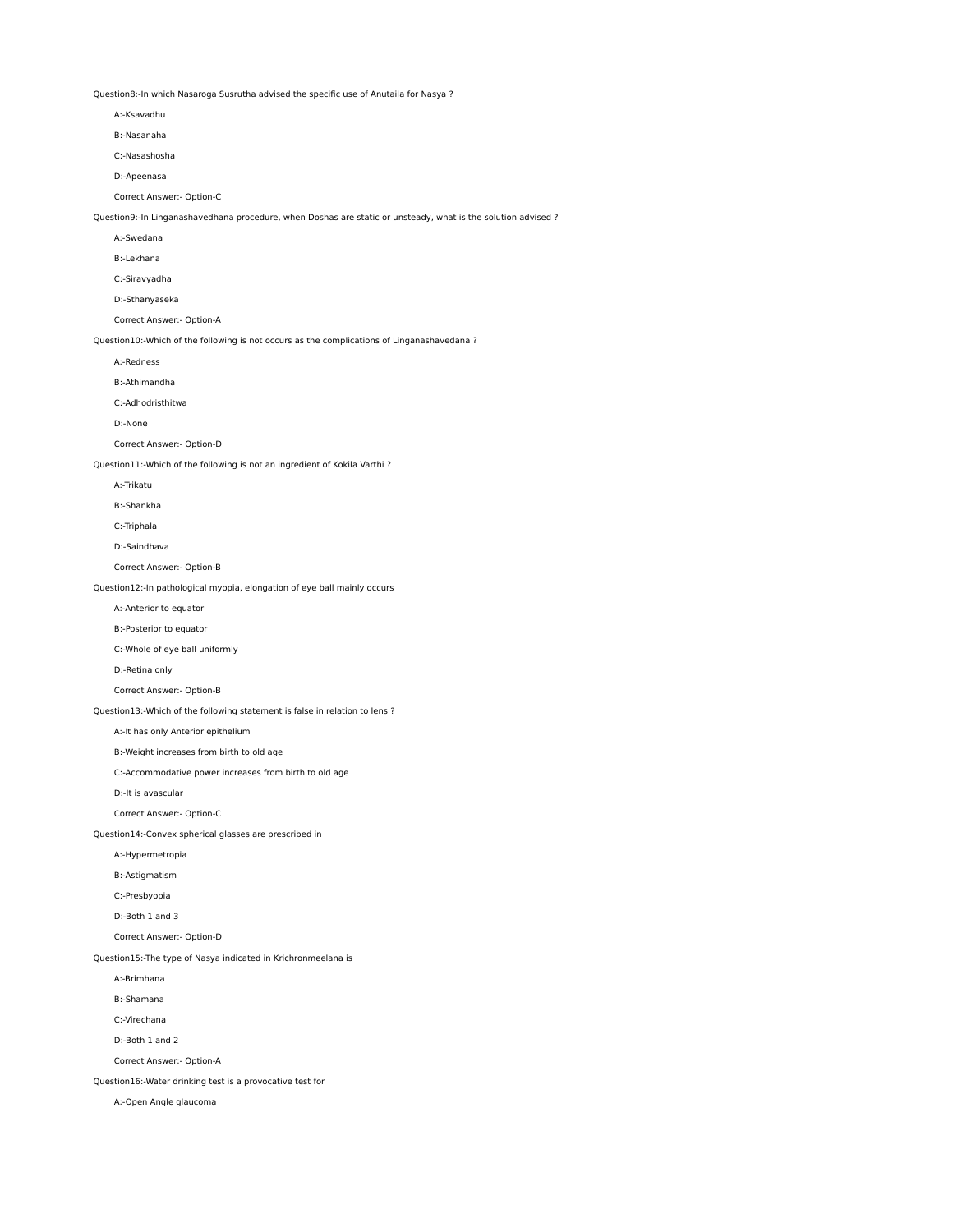B:-Closed angle glaucoma

C:-Congenital glaucoma

D:-Absolute glaucoma

Correct Answer:- Option-A

Question17:-Cornea is highly sensitive, because it is having a rich supply from

A:-Lacrimal nerve

B:-Frontal nerve

C:-Nasociliary nerve

D:-All

Correct Answer:- Option-C

Question18:-Satellite lesions are the characteristic feature of

A:-Bacterial corneal ulcer

B:-Viral corneal ulcer

C:-Fungal corneal ulcer

D:-Protozoal corneal ulcer

Correct Answer:- Option-C

Question19:-The corneal endothelium on slit lamp biomicroscopy is examined using

A:-Retro illumination

B:-Sclerotic scatter

C:-Direct illumination

D:-Specular reflection

Correct Answer:- Option-D

Question20:-'b' wave in ERG represents the activity of

A:-Rods and cones

B:-Bipolar cells

C:-Ganglion cells

D:-Retinal pigment epithelium

Correct Answer:- Option-B

Question21:-Stocker's line is seen in

A:-Pinguecula

B:-Pterygium

C:-Trachoma

D:-Both 2 and 3

Correct Answer:- Option-B

Question22:-Gunn sign is

A:-Silver wiring of arterioles

B:-Deflection of veins at arteriovenous crossing

C:-Copper wiring of arterioles

D:-Tapering of veins on the either side of the crossings

Correct Answer:- Option-D

Question23:-Which of the following is false about indirect ophthalmoscopy ?

A:-Convex lens is used

B:-Magnification is 4-5 times

C:-Image is virtual and erect

D:-It is very bright and can penetrate the regular haziness of the media

Correct Answer:- Option-C

Question24:-All of the following are used in the treatment of Retinal detachment except

A:-Scleral buckling

B:-Drainage of subretinal fluid

C:-Vitrectomy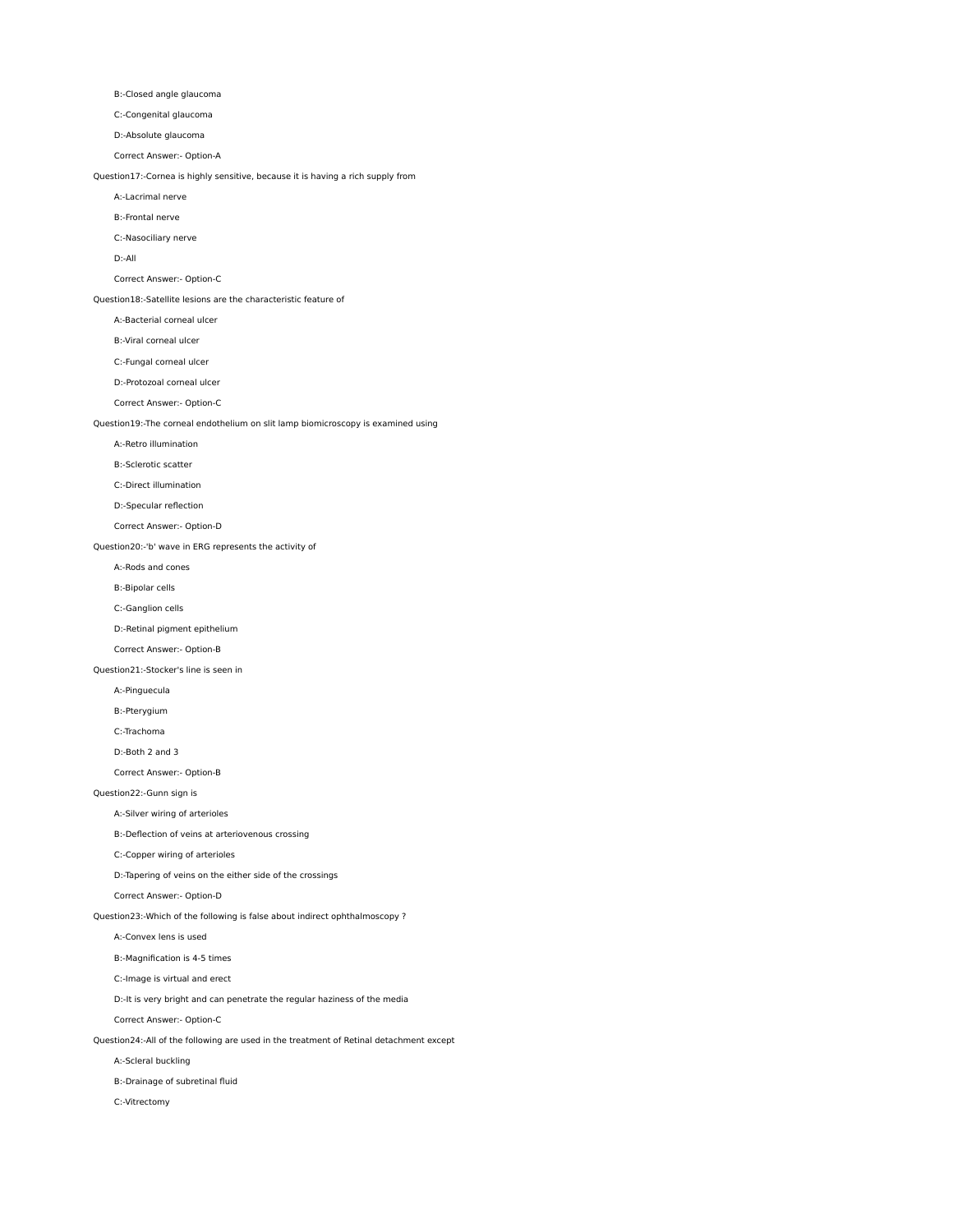D:-Transpupillary thermotherapy

Correct Answer:- Option-D

Question25:-Exposure to cold after Shirovirechana Nasya is a causative factor of

A:-Badhirya

B:-Karnanada

C:-Karnaksveda

D:-Karnasrava

Correct Answer:- Option-C

Question26:-Dosha Predominance of Dukhavardhana is

A:-Vata-Kapha

B:-Vata-Pittha

C:-Kapha-Pittha

D:-Sannipata

Correct Answer:- Option-D

Question27:-Which Panchamoola is used for the preparation of Deepikathaila ?

A:-Brihat Panchamoola

B:-Laghu Panchamoola

C:-Both 1 and 2

D:-Jeevana Panchamoola

Correct Answer:- Option-A

Question28:-Otoacoustic emissions (OAE) are produced by

A:-Inner hair cells

B:-Basilar membrane

C:-Outer hair cells

D:-Utricle

Correct Answer:- Option-C

Question29:-Type A tympanogram is found in

A:-Normal person

B:-Tympanosclerosis

C:-Otosclerosis

D:-Secretory otitis media

Correct Answer:- Option-A

Question30:-Halitosis is a feature of \_\_\_\_\_\_\_\_\_\_ according to Susrutha.

A:-Kaphaja Pratishaya

B:-Rakthaja Pratishaya

C:-Dushtra Pratishaya

D:-Both 2 and 3

Correct Answer:- Option-D

Question31:-Which of the following is not true in relation to Vataja Prathishaya chikitsa ?

A:-Ardithachikitsa can be adopted

B:-Panchalavana siddha ghrita is indicated

C:-Gourasarshapalepa is advised

D:-None

Correct Answer:- Option-C

Question32:-Which type of Dhoomapana is indicated in Vata-Kapha diseases ?

A:-Snigdha

B:-Madhya

C:-Theekshana

D:-Both 2 and 3

Correct Answer:- Option-B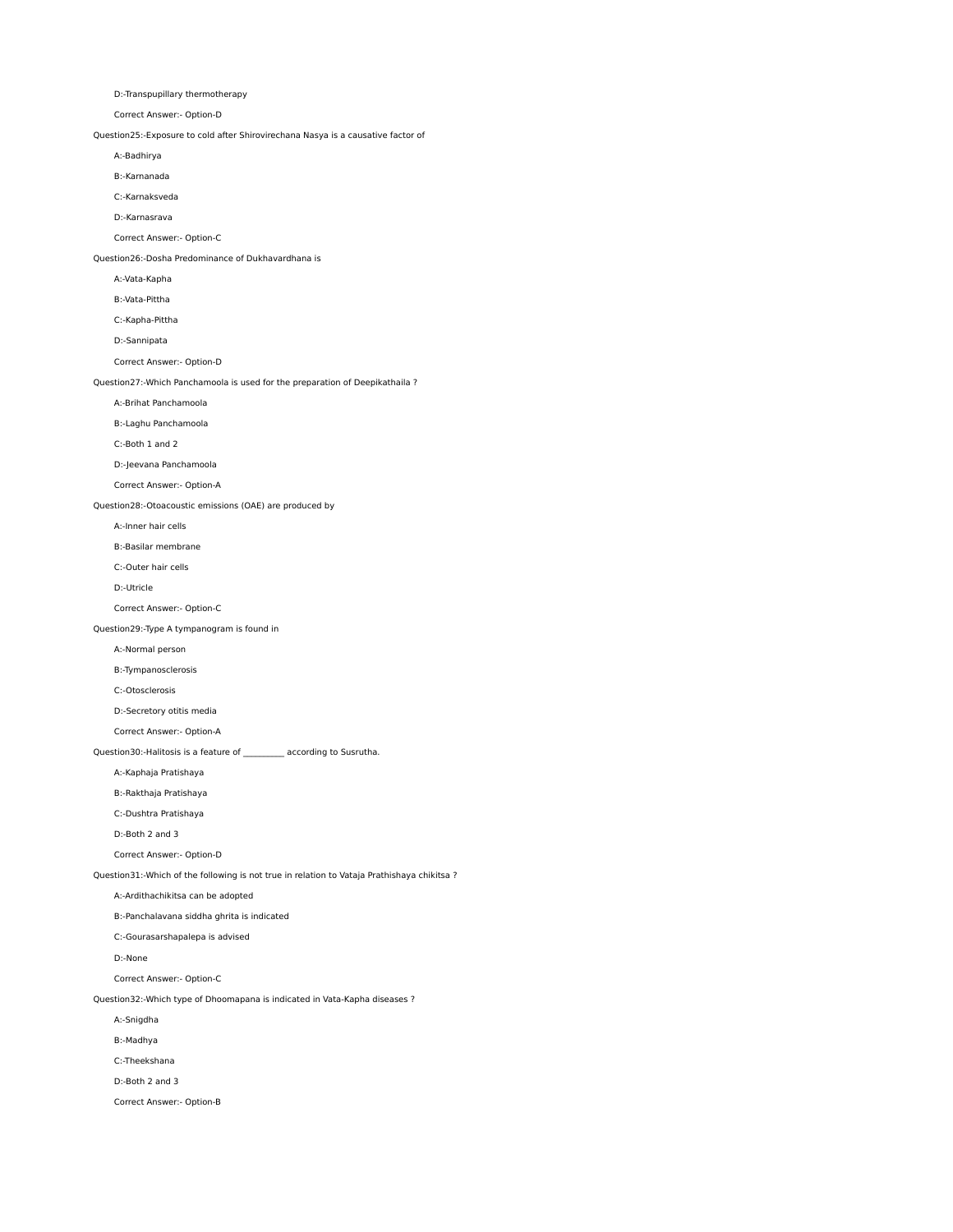Question33:-A healthy 10 year old male child presented to the ENT clinic with right sided nasal obstruction, foul smelling and blood-stained discharge. The most likely diagnosis is

| A:-Nasal polyp                                                                    |
|-----------------------------------------------------------------------------------|
| B:-Rhinolith                                                                      |
| C:-Angiofibroma                                                                   |
| D:-Foreign body                                                                   |
| Correct Answer:- Option-D                                                         |
| Question34:-Which is known as Tonsillar lymph nodes ?                             |
| A:-Jugulo digastric                                                               |
| B:-Jugulo omohyoid                                                                |
| C:-Deep cervical                                                                  |
| D:-Retro pharyngeal                                                               |
| Correct Answer:- Option-A                                                         |
| Question35:-Which of the following is not true regarding Mucormycosis ?           |
| A:-It is a fungal infection                                                       |
| B:- It will appear as a black mass filling the nasal cavity                       |
| C:-Epistaxis is a common feature                                                  |
| D:-The fatality of the disease is due to the invasion of arteries and endothelium |
| Correct Answer:- Option-C                                                         |
| Question36:-Dosha predominance of Darunaka is                                     |
| A:-Kapha-Vata                                                                     |
| B:-Pittha-Raktha                                                                  |
| C:-Kapha-Pittha                                                                   |
| D:-Sannipatha                                                                     |
| Correct Answer:- Option-A                                                         |
| Question37:-According to Susrutha Dosha predominance of Ardhavabhedaka is         |
| A:-Tridosha                                                                       |
| B:-Vata-Pitta                                                                     |
| C:-Vatha-Kapha                                                                    |
| D:-Vata-Raktha                                                                    |
| Correct Answer:- Option-A                                                         |
| Question38:-Which of the following is not true regarding Migraine ?               |
| A:- It is a primary headache                                                      |
| B:-Characterized by aura                                                          |
| C:-Common after 50 years                                                          |
| D:-Vomiting causes relief of pain                                                 |
| Correct Answer:- Option-C                                                         |
| Question39:-Use of Ksheerasarpi for Nasya and Pana is specifically advised in     |
| A:-Vathika Shirasholola                                                           |
| B:-Shankhaka                                                                      |
| C:-Ananthavatha                                                                   |
| D:-Sooryavartha                                                                   |
| Correct Answer:- Option-B                                                         |
| Question40:-Which of the following is NOT a symptom of hyperthyroidism ?          |
| A:-Weight loss                                                                    |
| <b>B:-Palpitations</b>                                                            |
| C:-Heat intolerance                                                               |
| D:-Decreased cardiac output                                                       |
| Correct Answer:- Option-D                                                         |
| Question41:-Which is known as space of Gillete ?                                  |
| A:-Retropharyngeal space                                                          |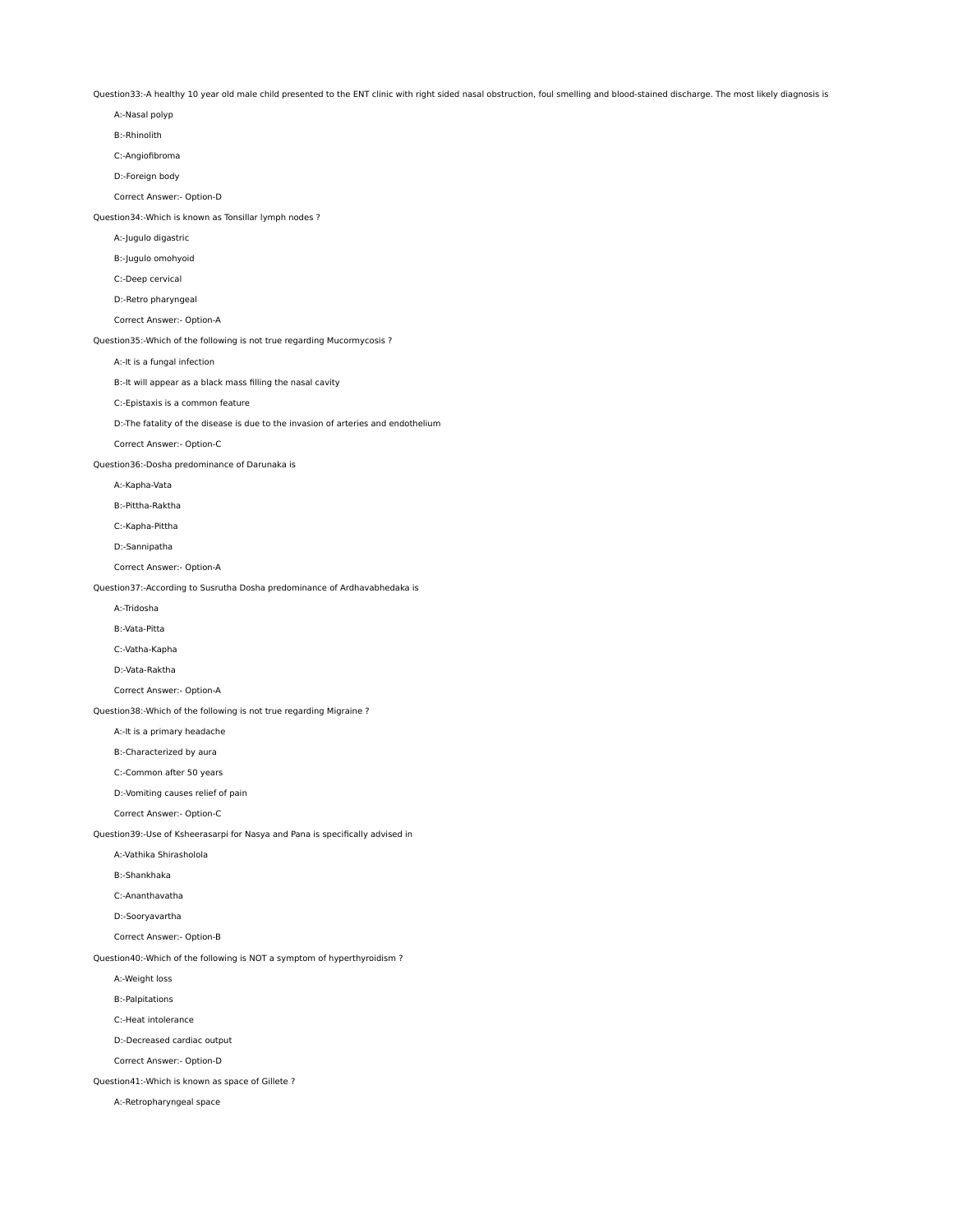B:-Parapharyngeal space

C:-Peritonsillar space

D:-Vallecula

Correct Answer:- Option-A

Question42:-Which of the following disease is characterized by severe fever and headache ?

A:-Galougha

B:-Gilayu

C:-Shathaghni

D:-Galavidradhi

Correct Answer:- Option-C

Question43:-Which of the following is not a bad prognostic sign of Galaganda ?

A:-Hoarseness of voice

B:-More than one-year chronicity

C:-Having Dyspnea

D:-Xerostomia

Correct Answer:- Option-D

Question44:-Dosha predominance of Jalarbuda is

A:-Vata Kapha

B:-Pittha Kapha

C:-Vata Pittha

D:-Sannipatha

Correct Answer:- Option-A

Question45:-Which Dantharoga will cause loss of natural colour of teeth ?

A:-Dantha Sharkara

B:-Krimidantha

C:-Bhanjanaka

D:-Both 1 and 2

Correct Answer:- Option-D

Question46:-Pittha Vidradhi Chikitsa can be adopted in the management of

A:-Pitthaja Oshtakopa

B:-Sannipathaja Oshtakopa

C:-Abhighataja Oshtakopa

D:-Both Pitthaja and Abhikhataja Oshtakopa

Correct Answer:- Option-D

Question47:-Ksharakarma and Agnikarma can be adopted in which Oshtaroga chikitsa ?

A:-Kaphaja Oshtakopa

B:-Jalarbuda

C:-Abhikhataja Oshtakopa

D:-Both 1 and 3

Correct Answer:- Option-B

Question48:-Anutaila Nasya is the specific treatment of

A:-Sheetadantha

B:-Danthaharsha

C:-Danthachala

D:-Adhidantha

Correct Answer:- Option-A

Question49:-Which disease is characterized by Hemeralopia ?

A:-Kaphavidagdha

B:-Ushnavidagdha

C:-Pitthavidagdha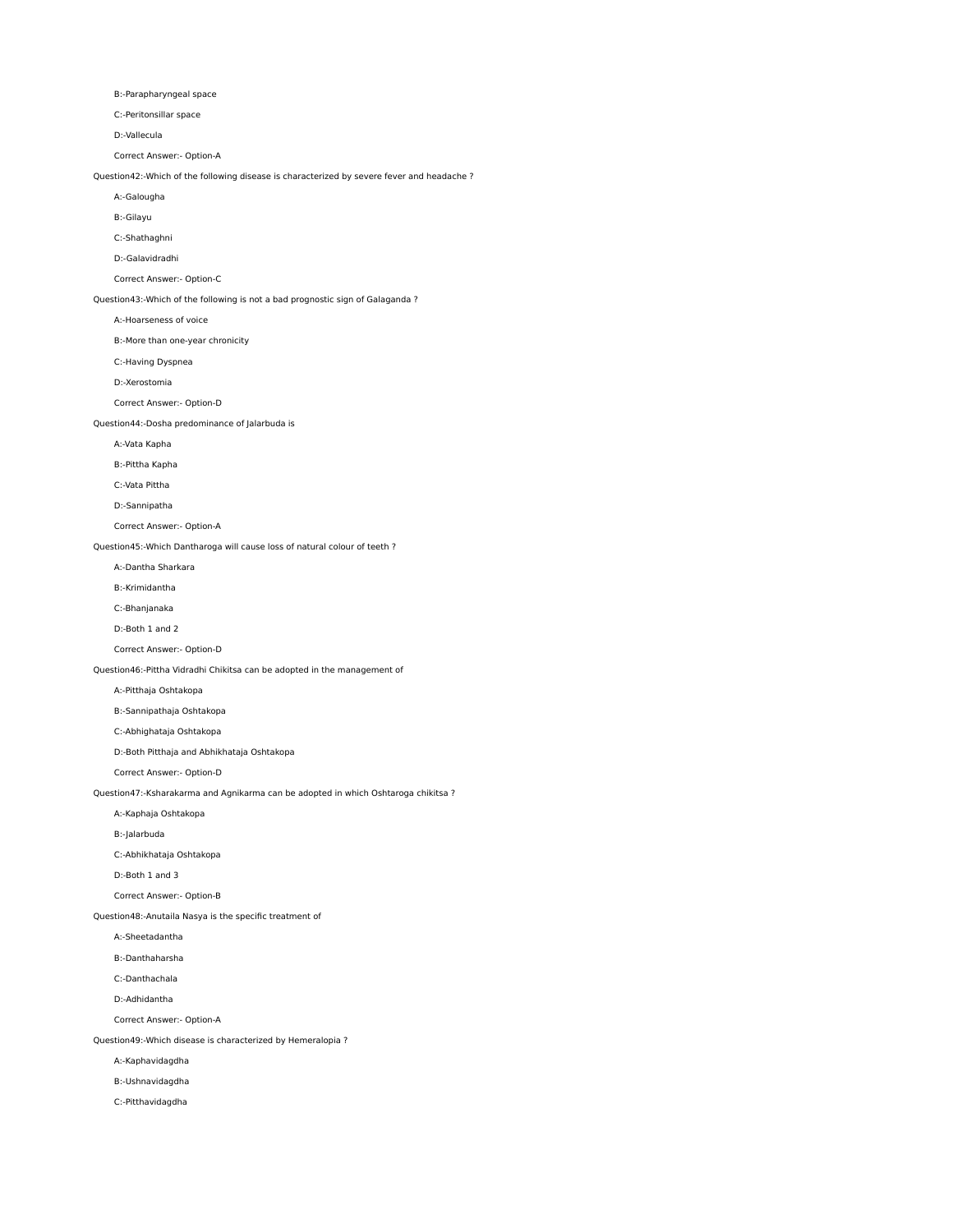```
        D:-Doshandha
```
Correct Answer:- Option-C

Question50:-''Cold sore'' in the mouth is also called as

A:-Cracked lips

B:-Angio-neurotic edema

C:-Herpes labialis

D:-Carcinoma of lips

Correct Answer:- Option-C

Question51:-Number of Karnamoolarogas mentioned in Sharngadhara Samhitha

| Question51:-Number of Karnamoolarogas mentioned in Sharngadhara Samhitha         |
|----------------------------------------------------------------------------------|
| $A:-1$                                                                           |
| $B:-3$                                                                           |
| $C: -5$                                                                          |
| $D:-7$                                                                           |
| Correct Answer:- Option-C                                                        |
| Question52:-Karnapoorana with Shambookathaila is useful in                       |
| A:-Karnashoola                                                                   |
| B:-Karnanadi                                                                     |
| C:-Karnanada                                                                     |
| D:-Karnakandu                                                                    |
| Correct Answer:- Option-B                                                        |
| Question53:-Dose of Snehana Aschyotana is                                        |
| A:-7 Bindu                                                                       |
| B:-12 Bindu                                                                      |
| C:-10 Bindu                                                                      |
| D:-8 Bindu                                                                       |
| Correct Answer:- Option-C                                                        |
| Question54:-Duration of Karnapoorana in Kantarogas                               |
| A:-100 Matra                                                                     |
| <b>B:-500 Matra</b>                                                              |
| C:-1000 Matra                                                                    |
| D:-Not indicated                                                                 |
| Correct Answer:- Option-B                                                        |
| Question55:-Which of the following is not a clinical feature of Amaja Netraroga? |
| A:-Pain                                                                          |
| <b>B:-Redness</b>                                                                |
| C:-Edema                                                                         |
| D:-Itching                                                                       |

Correct Answer:- Option-D

Question56:-In which disease Panchangi Doomavarthi is indicated ?

A:-Karna roga

B:-Nasa roga

C:-Mukha roga

D:-All

Correct Answer:- Option-C

Question57:-What is the spherical equivalent of spectacle correction of –4.00+1.00×180° ?

A:-–3.00D

B:-–3.50D

C:-–4.00D

D:-–4.50D

Correct Answer:- Option-B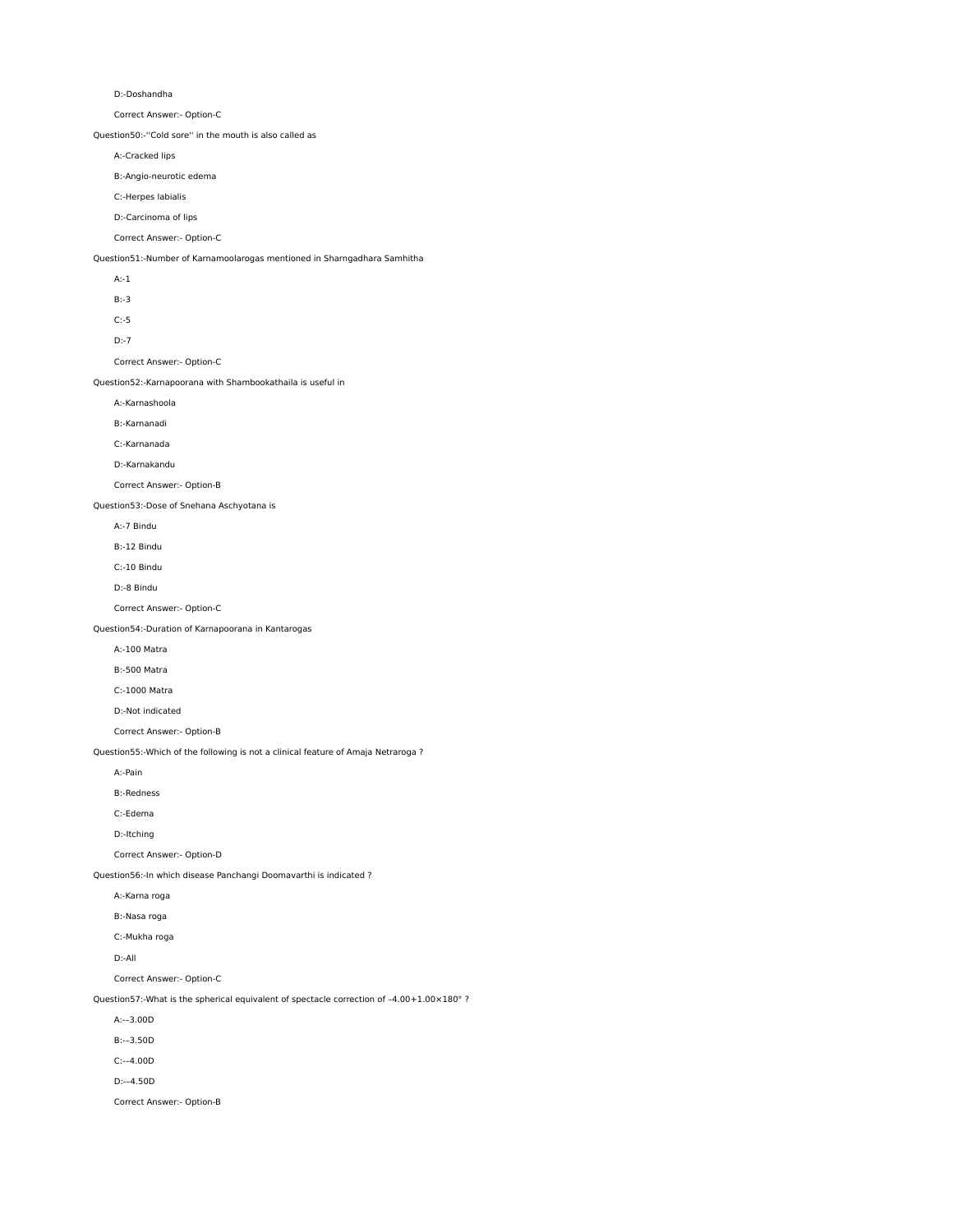Question58:-What is the transposed power of correction +3.50D Sph/–2.00 Dcyl×140° ?

A:-+2.50D Sph/+2.00 Dcyl×50°

B:-+5.50D Sph/–2.00 Dcyl×50°

C:-+1.50D Sph/–2.00 Dcyl×50°

D:-+1.50D Sph/+2.00 Dcyl×50°

Correct Answer:- Option-D

Question59:-Typical feature of 'Ink-blot pattern' in FFA is seen in

A:-Central serous retinopathy

B:-Cystoid macular edema

C:-Diabetic retinopathy

D:-Optic neuritis

Correct Answer:- Option-A

Question60:-For retinoscopy, which is the drug of choice in age group between 5-8 yrs ?

A:-Atropine

B:-Homatropine

C:-Cyclopentolate

D:-Tropicamide

Correct Answer:- Option-B

Question61:-In right middle ear pathology, Weber's test will be

A:-Lateralized to right side

B:-Positive

C:-Lateralized to left side

D:-Centralized

Correct Answer:- Option-A

Question62:-Adenoidectomy is indicated in all of the following conditions except

A:-Chronic otitis media with effusion

B:-Nasal obstruction due to adenoid hypertrophy

C:-Allergic rhinitis in children

D:-Sleep apnoea syndrome

Correct Answer:- Option-C

Question63:-Which of the following is not true in relation with Meniere's disease ?

A:-Fluctuating hearing loss

B:-Intolerance to loud sounds

C:-Vertigo, Hearning loss and headache

D:-Positive SISI test

Correct Answer:- Option-C

Question64:-Major amount of saliva when salivary glands are not stimulated is contributed by

A:-Parotid glands

B:-Submandibular glands

C:-Sublingual glands

D:-Minor salivary glands

Correct Answer:- Option-B

Question65:-Tracheostomy improves alveolar ventilation by decreasing the dead space by

A:-10-15%

B:-20-25%

C:-30-50%

D:-60-70%

Correct Answer:- Option-C

Question66:-Taste buds are seen in all of the following papillae except

A:-Circumvallate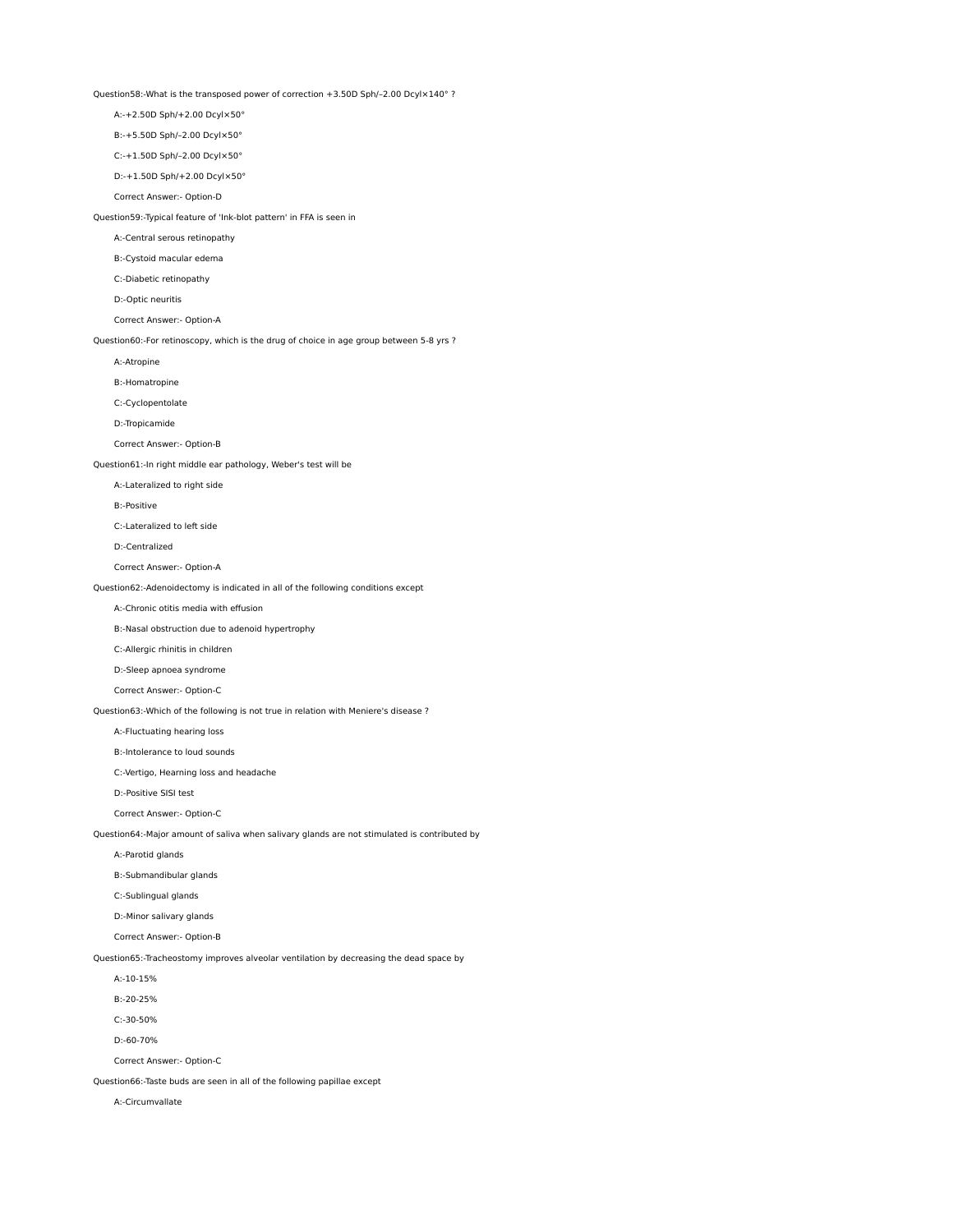B:-Fungiform

C:-Filiform

D:-Foliate

Correct Answer:- Option-C

Question67:-Horner's syndrome consists of all of the following features except

A:-Dilated pupil

B:-Ptosis

C:-Anhydrosis

D:-None

Correct Answer:- Option-A

Question68:-Akshipaka chikitsa is advised in the management of

A:-Upanaha

B:-Pooyalasa

C:-Krimigrandhi

D:-Parvani

Correct Answer:- Option-B

Question69:-Which Shiroroga aggravates by doing Nasya ?

A:-Vataja

B:-Rakthaja

C:-Kshayaja

D:-Krimija

Correct Answer:- Option-C

Question70:-Nasya yogas mentioned in Sheetada and Upakusha Chikitsa can be used in the management of

A:-Mukhapaka

B:-Danthaharsha

C:-Krimidantha

D:-Poothyasyata

Correct Answer:- Option-D

Question71:-Number of diseases manifesting in Drishti according to Susrutha are

| $A: -18$ |
|----------|
| $B: -12$ |
| $C: -27$ |

D:-16

Correct Answer:- Option-B

Question72:-Which of the following is not a Lekya roga according to Susrutha ?

A:-Parvani

B:-Klishtavartma

C:-Kumbhika

D:-Utsangini

Correct Answer:- Option-A

Question73:-Lacrimal passage is originates from \_\_\_\_\_\_\_\_ Mahabhuta.

 A:-Prithvi B:-Jala C:-Vayu D:-Akasha Correct Answer:- Option-D

Question74:-Which of the following clinical features are not seen in Krimigrandhi according to Vagbhata ?

A:-Pain

B:-Pus discharge

C:-Watering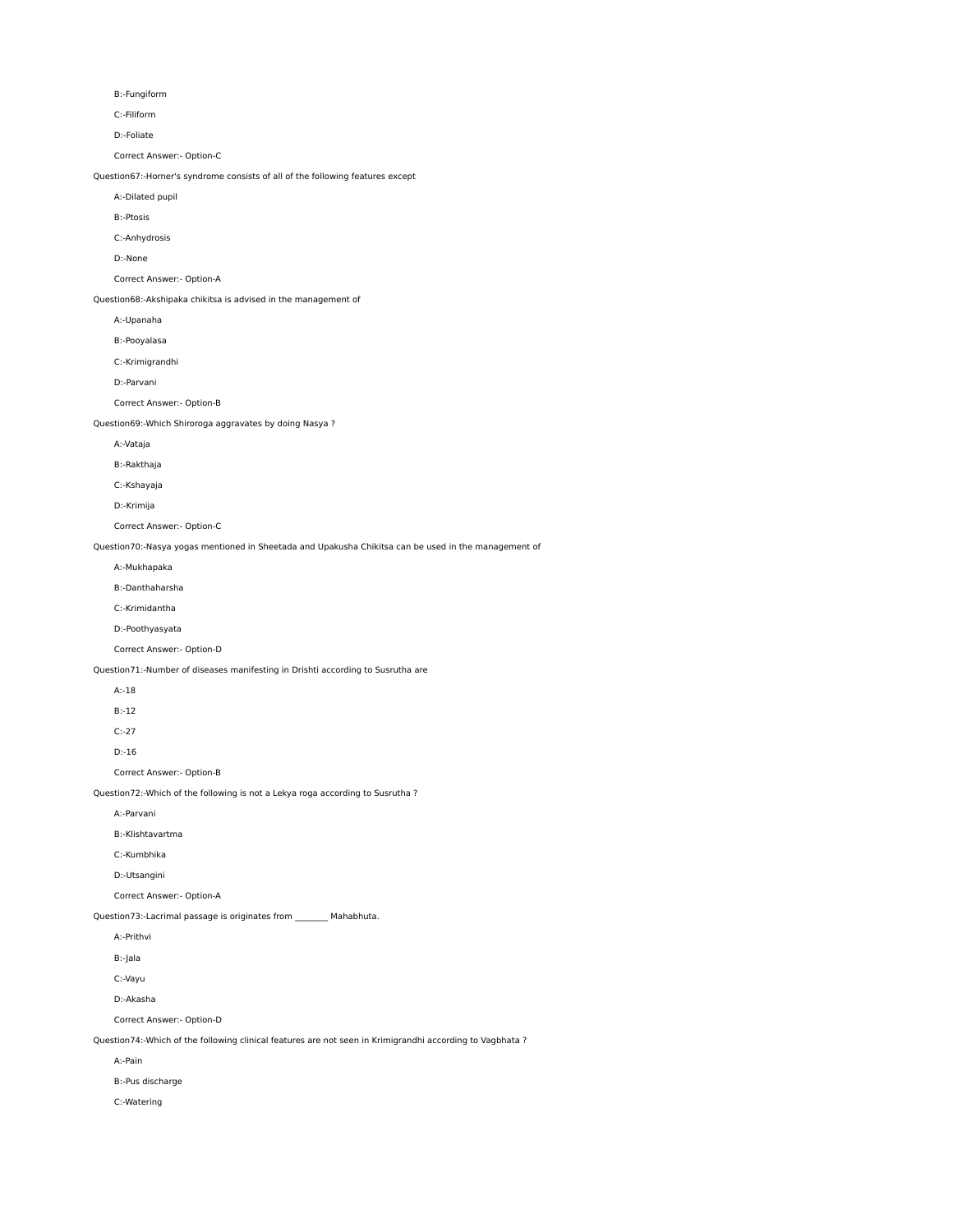```
        D:-Swelling
```
Correct Answer:- Option-C

Question75:-Quantity of Maricha used in the preparation of Danthavarthi is

A:-1 part

B:-½ part

C:-¼ part

D:-1/8 part

Correct Answer:- Option-C

Question76:-Nasya with Ksheerasarpi is indicated in the management of

A:-Sirashukla

B:-Ajaka

C:-Kshatashukla

D:-Suddhashukla

Correct Answer:- Option-B

Question77:-Which dye is used to stain the anterior capsule during cataract surgery ?

A:-Trypan blue

B:-Rose Bengal

C:-Fluorescein

D:-Indocyanine green

Correct Answer:- Option-A

Question78:-'Psudopapillitis' is a typical feature found in

A:-Myopia

B:-Keratoconus

C:-Hypermetropia

D:-Astigmatism

Correct Answer:- Option-C

Question79:-Which of the following is not an ingredient of Anuthaila ?

A:-Shariba

B:-Vidanga

C:-Devadaru

D:-Shunti

Correct Answer:- Option-D

Question80:-Gandoosha with \_\_\_\_\_\_ is beneficial in reducing Halitosis.

A:-Dhanyamla

B:-Sarpi

C:-Madhu

D:-Ksharajala

Correct Answer:- Option-A

Question81:-Fingertip can be used for the application of \_\_\_\_\_\_\_\_ Anjana.

A:-Lekhana

B:-Ropana

C:-Prasadana

D:-Prathyanjana

Correct Answer:- Option-B

Question82:-According to Charaka the procedure advised in early stage of Netra roga is

A:-Seka

B:-Aschyotana

C:-Pindi

D:-Vidalaka

Correct Answer:- Option-D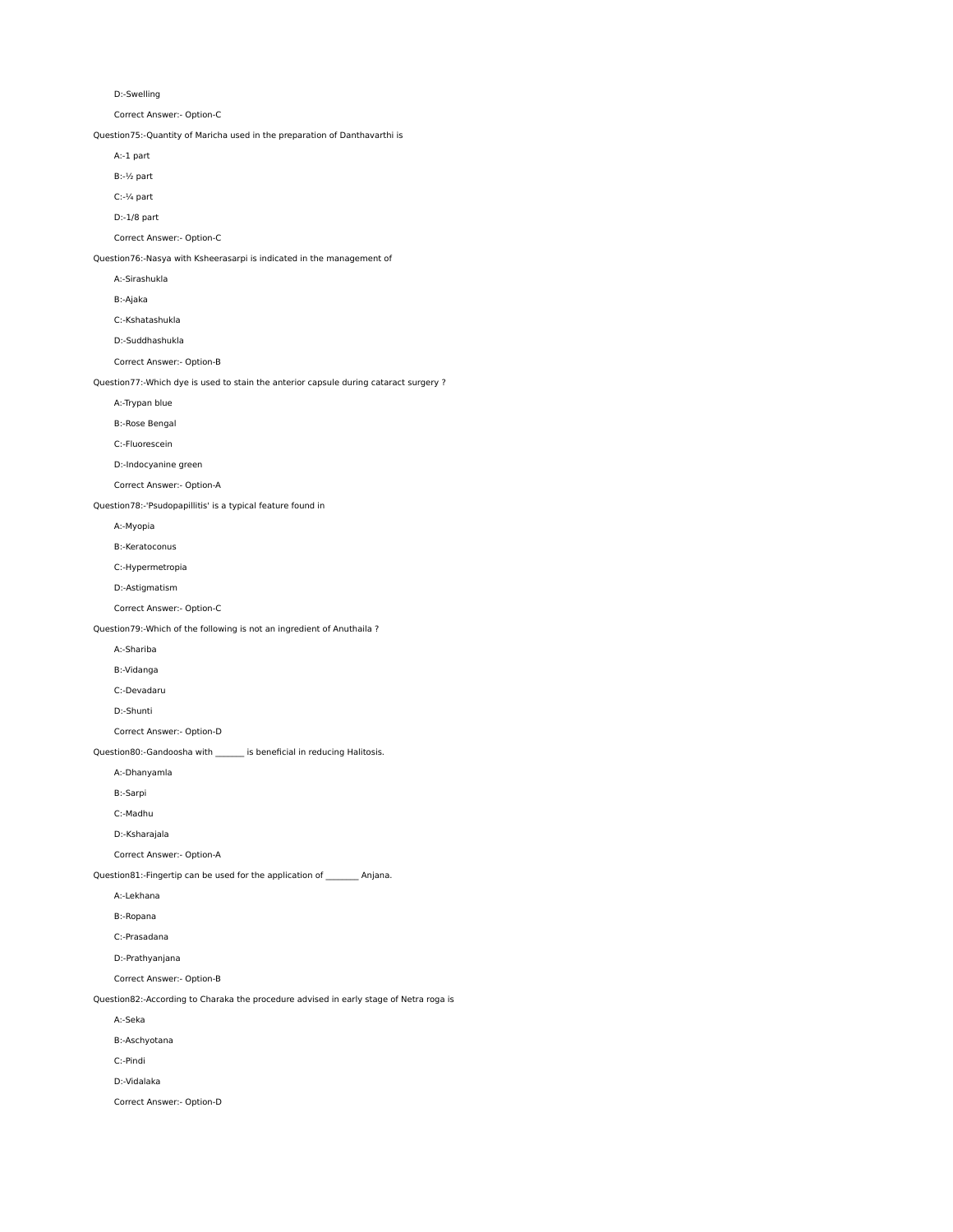Question83:-The vessel used for the preparation of Drishtiprada Varthi mentioned by Charaka is

 A:-Gold B:-Silver C:-Copper D:-Iron Correct Answer:- Option-C Question84:-Charaka advised to adopt Visarpa chikitsa in the management of A:-Ardhavabhedaka B:-Sooryavartha C:-Shankhaka D:-Ananthavatha Correct Answer:- Option-C Question85:-The surgical management advised in Adhimamsa is A:-Chedana B:-Lekhana C:-Bhedana D:-Visravana Correct Answer:- Option-A Question86:-Ksharakarma is advised in which Danthamoola roga ? A:-Dantha Nadi B:-Dantha Vaidarbha C:-Dantha Pupputa D:-Adhimamsa Correct Answer:-Question Cancelled Question87:-Shirovasthi is specifically indicated in which Shirakapala roga ? A:-Aroomshika B:-Palitha C:-Indraluptha D:-Darunaka Correct Answer:- Option-D Question88:-When live foreign body is entered in ear, according to Vagbhata, filling should be done with A:-Thaila B:-Gomootra C:-Lavanambu D:-Madhu Correct Answer:- Option-C Question89:-Which can be considered as the sudden painless loss of vision mentioned in Ayurveda ? A:-Kaphaja linganasha B:-Gambheera C:-Oupasargika linganasha D:-Nakulandha Correct Answer:- Option-C Question90:-In Bhavaprakasha, the specific action of Nimbapatrakrita Pindi is

A:-Vatahara

B:-Vata-Pittha hara

C:-Vata-Kapha hara

D:-Pittha-Kapha hara

Correct Answer:- Option-D

Question91:-Intolerance to wind, sunlight and heat is especially seen in

A:-Pakshmashata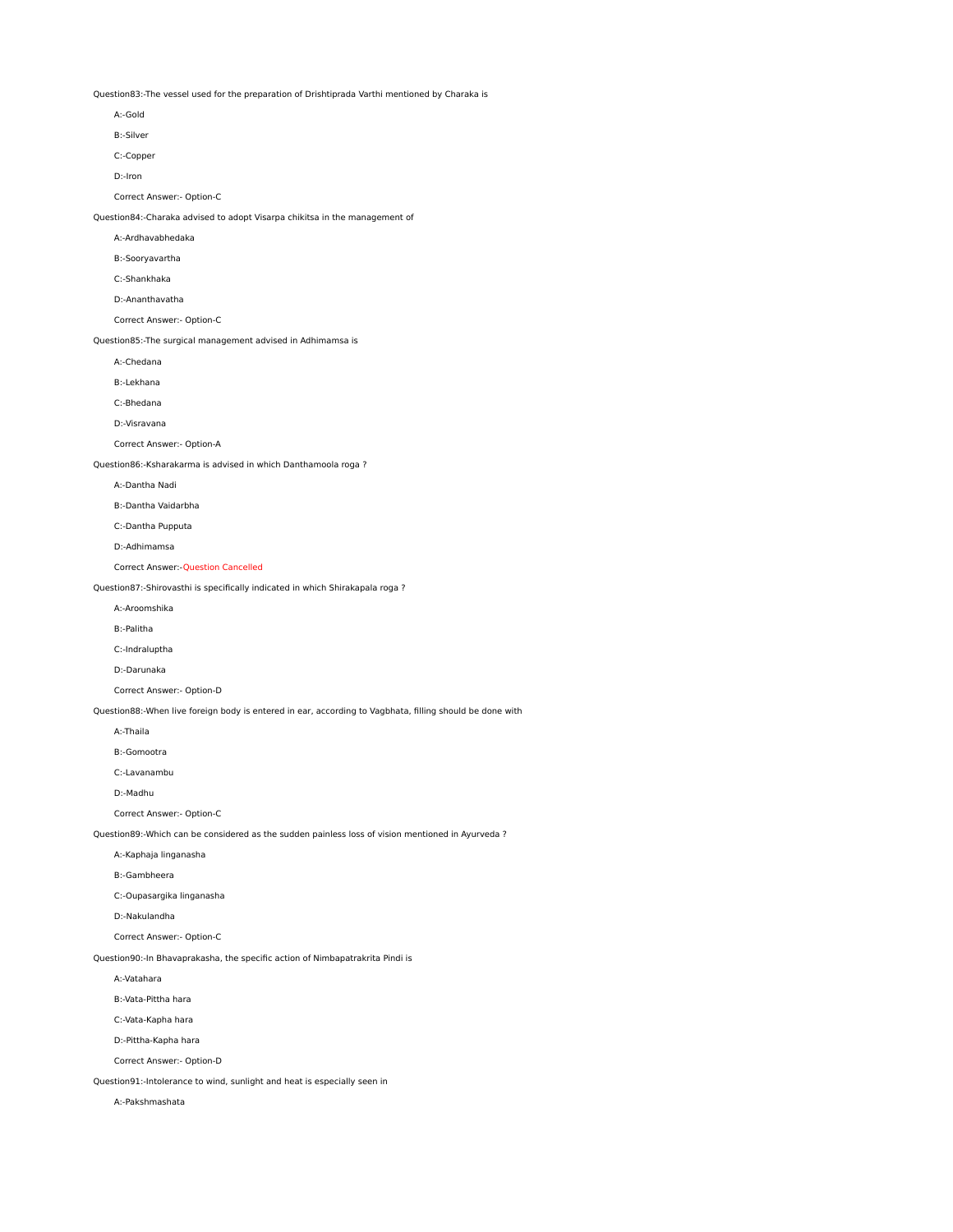B:-Pakshmakopa

C:-Vatabhishyanda

D:-Both 2 and 3

Correct Answer:- Option-B

Question92:-Most common type of cataract associated with topical and systemic steroids are

## A:-Posterior subcapsular

B:-Anterior subcapsular

C:-Diffuse cataract

D:-Tear drop cataract

## Correct Answer:- Option-A

Question93:-Excessive salivation is a feature of

A:-Adhimamsa

B:-Sushira

C:-Danthapupputa

D:-Both 1 and 2

Correct Answer:- Option-D

Question94:-Which of the following is wrong in relation with Adhrusha ?

A:-It is a Thalu roga

B:-It is Pitthaja in origin

C:-Chedana is indicated

D:-It is associated with severe pain and fever

Correct Answer:- Option-B

Question95:-Which of the following is not an Asadhya Kantaroga according to Susrutha ?

A:-Valaya

B:-Rohini

C:-Gilayu

D:-Vidari

Correct Answer:- Option-C

Question96:-Repeated Swedana with Gomayapinda is a specific treatment mentioned in

A:-Unmandha

B:-Parilehika

C:-Utpatha

D:-Karna vidarika

Correct Answer:- Option-B

Question97:-All of the following field defects are characteristic of Glaucoma except

A:-Arcuate scotoma

B:-Ring scotoma

C:-Baring of blind spot

D:-Bitemporal hemianopia

Correct Answer:- Option-D

Question98:-'Marcus Gunn Pupil' is a diagnostic feature of

A:-Optic neuritis

B:-Toxic amblyopias

C:-Papilloedema

D:-All

Correct Answer:- Option-A

Question99:-'Vidian neurectomy' is a surgical procedure performed commonly in

A:-Atrophic rhinitis

B:-Antrochoanal polyp

C:-Vasomotor rhinitis